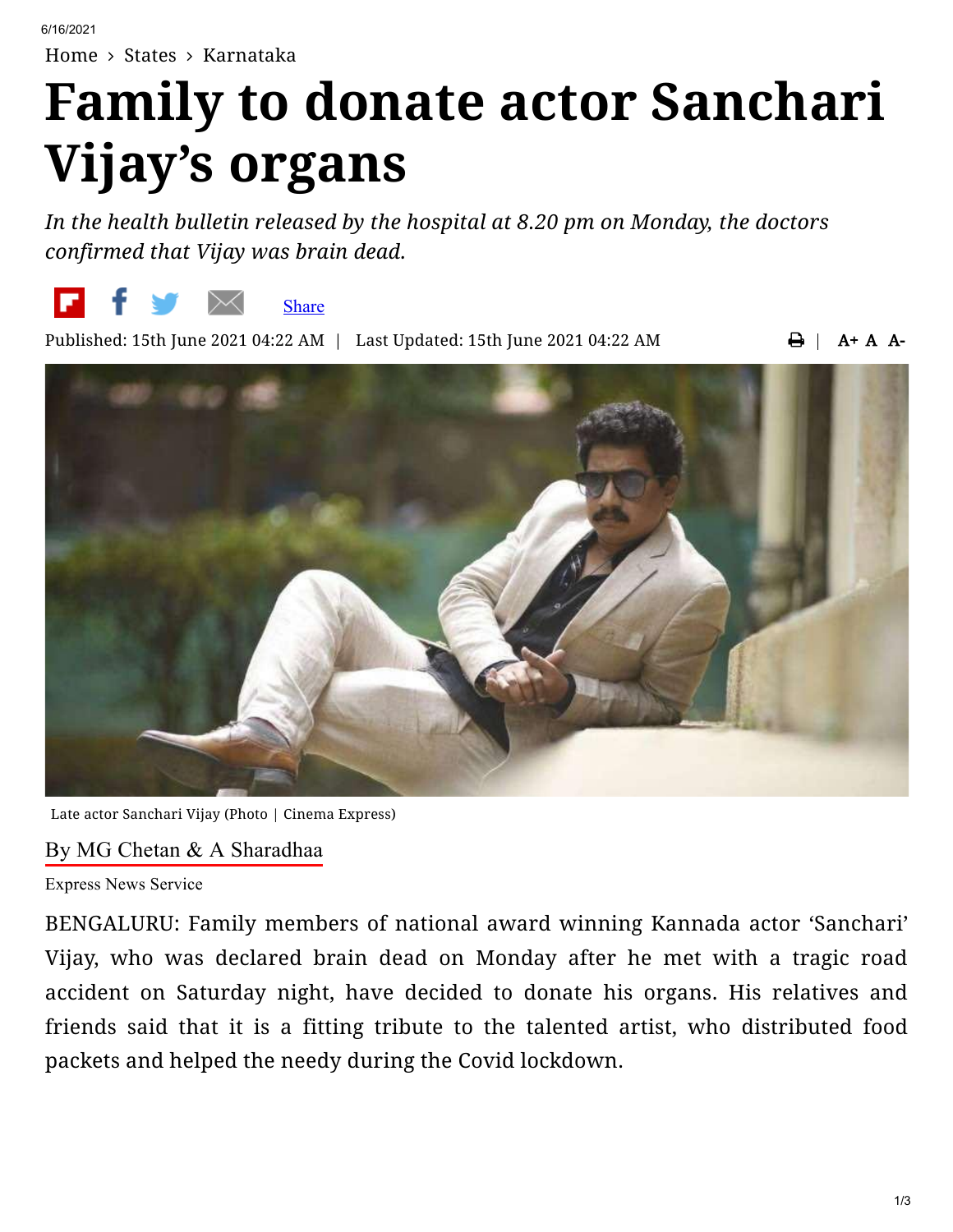In the health bulletin released by the hospital at 8.20 pm on Monday, the doctors confirmed that Vijay was brain dead. "Vijay's apnea tests were performed at 12.25 pm and 7.50 pm today (Monday) and are found to be positive. This means that there is irreversible complete damage to the brain. The next step is the retrieval of organs and then transplant procedures will follow at various hospitals, including Apollo," neurosurgeon Dr. Arun L Naik stated in the bulletin.

Vijay's younger brother Siddesh Kumar, trying hard to control his emotion, said, "He was known to give back to society. That is why we decided to donate his organs".The mortal remains of Vijay will be kept at Ravindra Kalakshetra campus between 8 am and 10 am on Tuesday for the public to pay their last respects. "The final rites will be conducted with full state honors at his birthplace, Panchanahalli in Kadur taluk on Tuesday," said director Mansore.

Sanchari Vijay aka Vijay Kumar B hailed from Chikkamagaluru district. He was an engineering graduate and worked as a lecturer in a college before moving to Bengaluru. After playing minor roles on stage, he came to be popularly known as 'Sanchari' after his association with Sanchari Theatre, run by actor Rangayana Raghu and his wife Mangala.

## Vijay: A performer of many hues

Sanchari Vijay was part of critically acclaimed films like Harivu, Oggarane, Killing Veerappan, Nathicharami, and Nanna Magalu Heroine among others. He won the national award for best actor for his role as a transgender in the 2015 movie, Naanu Avanalla... Avalu'.The 42-year-old actor was critically injured in a bike accident in Arakere in JP Nagar 7th Phase late on Saturday night while riding the pillion with his friend Naveen. As the bike skidded, both sustained injuries. Vijay was critical as he had suffered a severe head injury. On being rushed to hospital, immediate brain surgery was conducted after a scan revealed bleeding in the right part of his brain.

Soon after the news of Vijay's deteriorating condition spread, actors, producers, directors, and others rushed to the hospital.Deputy Chief Minister Dr. Ashwath Narayan said the hospital has decided not to charge for Vijay's treatment and refund whatever amount was paid by the family."I am devastated, can't express the loss to